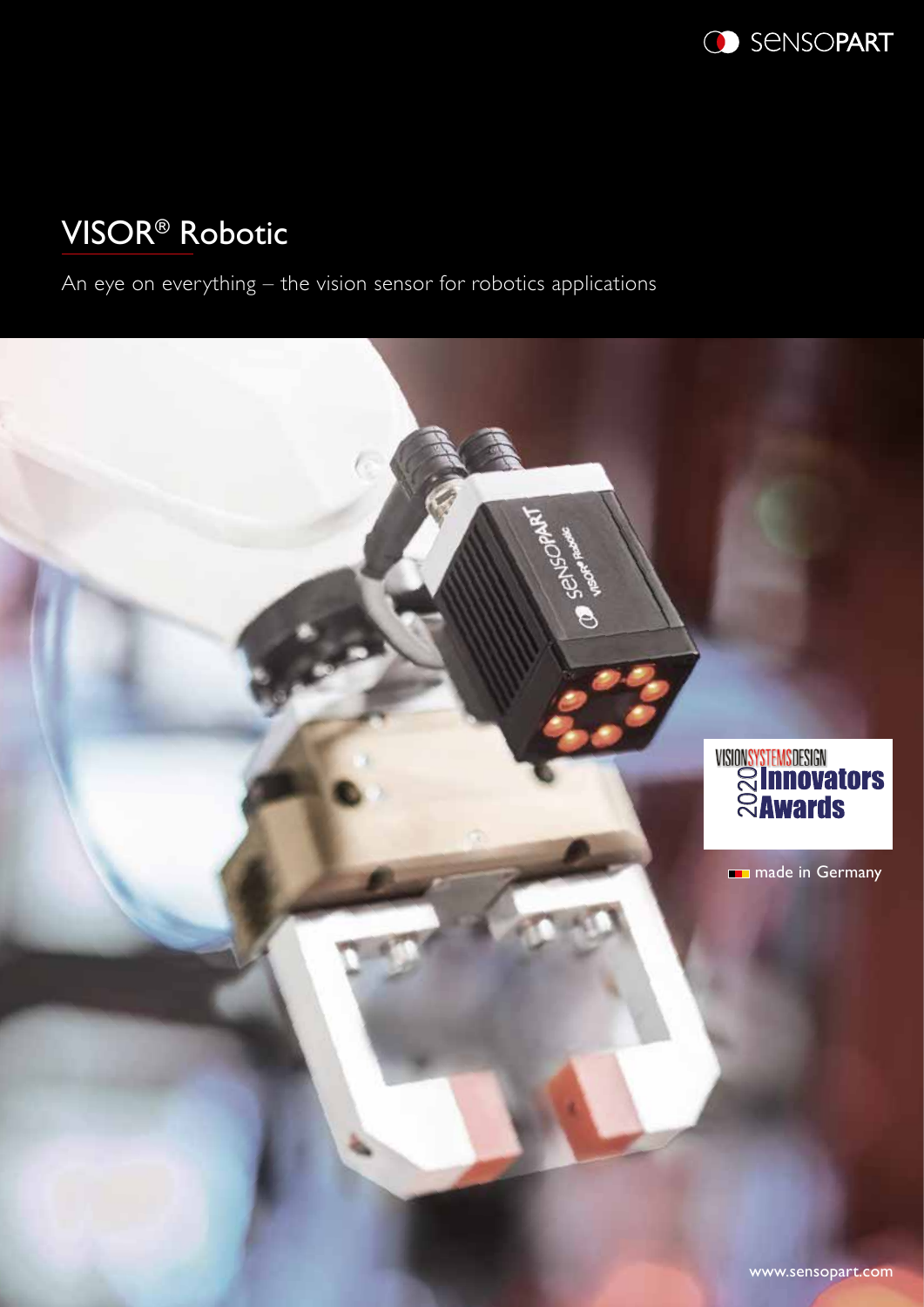## VISOR® Robotic

### The expert sensor for robotics applications



### A diverse specialist

The expectations of today's robotics solutions are steadily rising in the context of Industry 4.0, paired with a simultaneous desire for greater ease-of-use. And this is precisely where the VISOR® Robotic demonstrates its outstanding ability. Available in several versions, it offers the perfect solution for a variety of automation tasks.

Designed with an integrated and standardised interface, VISOR® Robotic can be easily incorporated in existing installations and systems, and thanks to different calibration methods and flexible data structures, it is also suited to a diverse range of procedures.

#### HIGHLIGHTS OF VISOR® ROBOTIC

- Compact and lightweight housing for mobile or stationary use
- Calibration methods tailored to the application
- Target Mark technology provides 3D object poses in no time
- Simplified installation through 3D grip point transformation
- Less robot programming with diverse imaging positions
- Different hardware versions up to 5 megapixels



To product finder and other details: https://www.sensopart.com/en/robotics/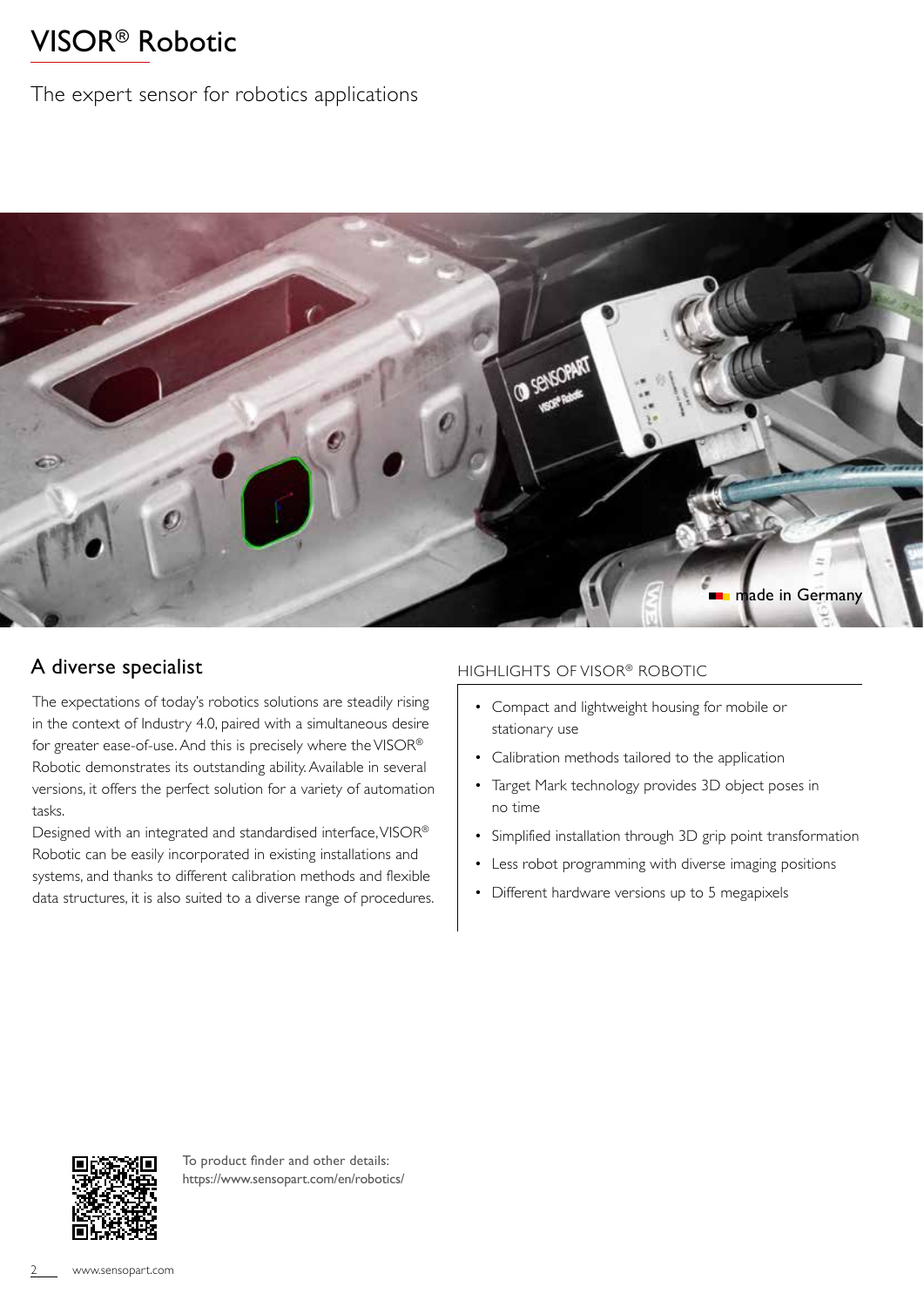## VISOR® Robotic

Greater flexibility for robotics applications

## Reliable feeding of material

Thanks to VISOR® Robotic, components that are fed in a universal tray or via a supply bin are reliably located and gripped. When loose components are supplied, the sensor not only checks their position but also inspects the free space around the gripper. The VISOR® determines both sets of information and sends them to the robot controller via one of the integrated standardised interfaces. The process is then managed based on the information received.

#### The benefits for you:

- Cost advantage due to use of universal tray
- Precise feeding, without mechanical alignment
- Easy installation of vision sensor through slimline design and functions tailored to the application.

## Precise processing of components

During robot-guided applications, such as screw positioning, VISOR® Robotic effortlessly detects the pose of components; this allows the correction of any offset and improves the quality of production. Mechanical effort is reduced, and the production line is consequently more flexible. The VISOR® Robotic concept enables direct communication between the VISOR® and the robot, and an additional instance can subsequently be omitted for many applications.

#### The benefits for you:

- Stable process despite varying positions of parts being fed
- Added flexibility with increasing number/diversity of variants
- Reduced programming due to calculation of 3D destination position for robot by VISOR® Robotic.

## Precision for mobile workstations

Use of mobile robots must be safe and efficient. To achieve this, the size of the safety zone must be rigorously defined, and also extremely reduced to offer the worker maximum freedom of movement. With the aid of Target Mark technology, VISOR® Robotic allows mobile robots to move with precision to the workstation and e.g. to connect themselves there mechanically via a plug.

#### The benefits for you:

- High availability due to robots' implementation of workstation safety zones
- Fast procedures due to compensation of 3D offset using 2D vision sensor with image capture

*The position of components supplied in a tray can vary so strongly that robot guidance is necessary.*

*The VISOR® Robotic identifies the exact position of the cordless screwdriver. Offset data is used to correct the robot's trajectory.*